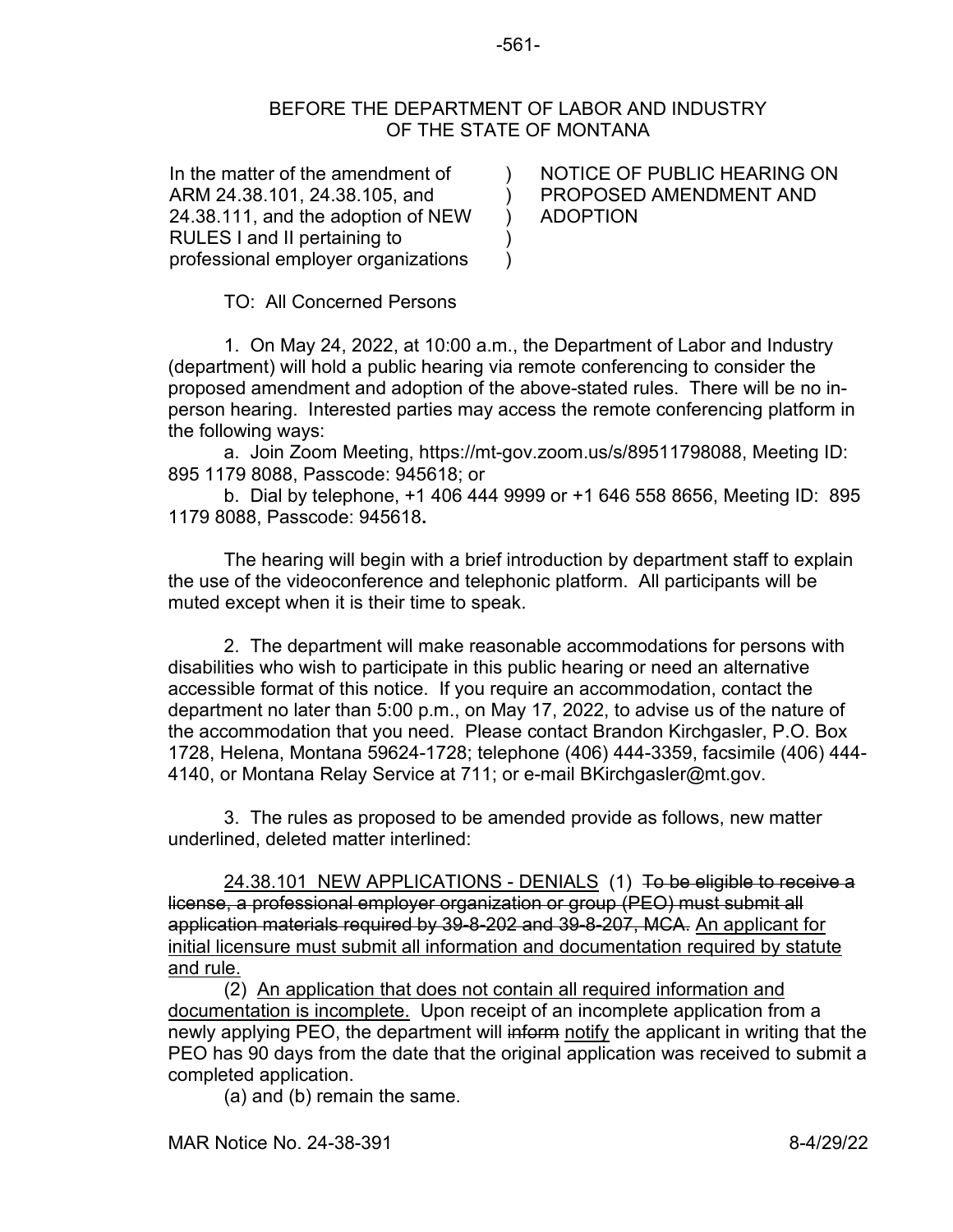AUTH: 39-8-201, MCA IMP: 39-8-202, 39-8-203, 39-8-207, MCA

REASON: Reasonable necessity exists to amend this rule to avoid duplication of statute in the administrative rules to simplify the rule. The rule also now defines incomplete applications.

24.38.105 RENEWAL APPLICATIONS - DENIALS (1) The department will send a renewal application approximately 90 days prior to the renewal date. A completed renewal application must be received by the department 30 days prior to the expiration date of the license.

(a) If a completed renewal application is not received 30 days prior to the expiration date, the existing license will automatically expire and a subsequently received renewal application will not be renewed.

(b) Upon the expiration and nonrenewal of a license under (a), the applicant is subject to the provisions of 39-8-206(2)(b), MCA.

(c) Any application materials received under (a) will be treated as a new application and will be subject to the provisions of 39-8-203(7), MCA.

(d) Upon the nonrenewal of a renewal application, the department shall send a letter to all client companies of the PEO notifying the client companies the PEO renewal application has been denied.

(1) Except as set forth in (2), a complete renewal application must be submitted to the department at least 30 days prior to the license expiration.

(2) A renewal application submitted less than 30 days prior to license expiration must be accompanied by a request for extension. An incomplete renewal application submitted less than 30 days prior to license expiration is subject to summary denial.

(3) Request for extension will be considered on a case-by-case basis and will be granted in the department's sole discretion. At minimum, the request must contain:

(a) the specific length of extension sought; and

(b) the reason extension is necessary, including circumstances outside the requestor's control.

AUTH: 39-8-201, MCA IMP: 39-8-202, 39-8-203, 39-8-204, 39-8-206, MCA

REASON: Reasonable necessity exists to amend the rule to clarify the process for renewal of PEO licenses and to set forth a process by which an applicant may request an extension of time in which to submit their renewal.

24.38.111 SUSPENSION, REVOCATION, NONRENEWAL - APPEAL - IMMEDIATE CESSATION OF OPERATIONS (1) Upon the suspension or revocation of a regular or provisional license, or upon the denial of a renewal application, the department shall notify all client companies by mail that the PEO's license has been suspended, revoked, or not renewed.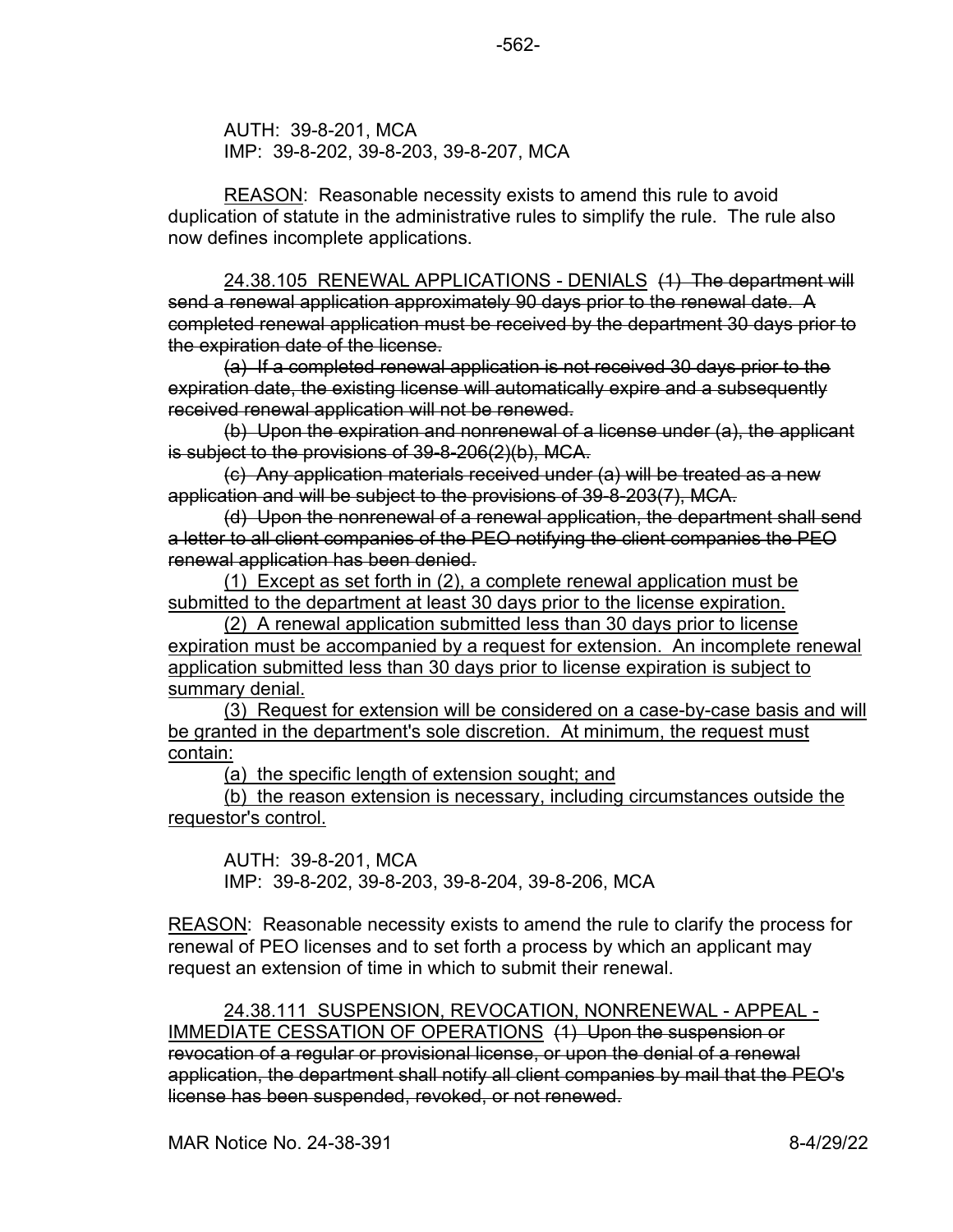$(2)$  (1) The PEO may appeal the suspension, revocation, or nonrenewal by submitting a written request within 30 days of receiving the notice of suspension, revocation, or denial. The appeal must be submitted to the department's hearings bureau dlierdpeo@mt.gov.

(3) remains the same but is renumbered (2).

AUTH: 39-8-201, MCA IMP: 39-8-203, 39-8-204, 39-8-206, MCA

REASON: Reasonable necessity exists to amend this rule by striking (1) because it was duplicative of statutory requirements. The rule also provides for electronic submission of appeals.

4. The proposed new rules are as follows:

NEW RULE I PROVISIONAL LICENSE (1) A provisional license may be granted to applicants for initial licensure as set forth in this rule. A provisional license may be in effect solely during the period from granting until a decision to grant or deny a license is made.

(2) A provisional license may be granted only if:

(a) the department determines it is in the best interest of potentially affected clients and employees; and

(b) the initial application is pending and contains proof that, at minimum:

(i) the requirements of  $39-8-207(1)$ ,  $(2)$ ,  $(4)$ , and  $(6)$ , MCA are met; or

(ii) the applicant is licensed as a PEO in another state.

AUTH: 39-8-201, 39-8-202, MCA IMP: 39-8-202, MCA

REASON: Reasonable necessity exists to adopt this rule to create a procedure for obtaining a provisional license. This rule permits applicants who meet the requirements of the rule to be in compliance with law pending application review.

NEW RULE II PROFESSIONAL EMPLOYER ORGANIZATIONS (1) PEOs must meet all recordkeeping and reporting obligations applicable to all other employers pursuant to the Unemployment Insurance Law.

(2) Concurrent with the report required by ARM 24.11.2711, PEOs must submit quarterly to unemployment insurance a report detailing:

(a) for each client:

(i) client name; and

(ii) client federal employer identification number;

(b) for each leased employee:

(i) name;

(ii) social security number; and

(iii) for each client for which the leased employee worked, the wages paid.

 (3) Failure to submit filings pursuant to this rule may subject a PEO license to suspension, revocation, or refusal to renew.